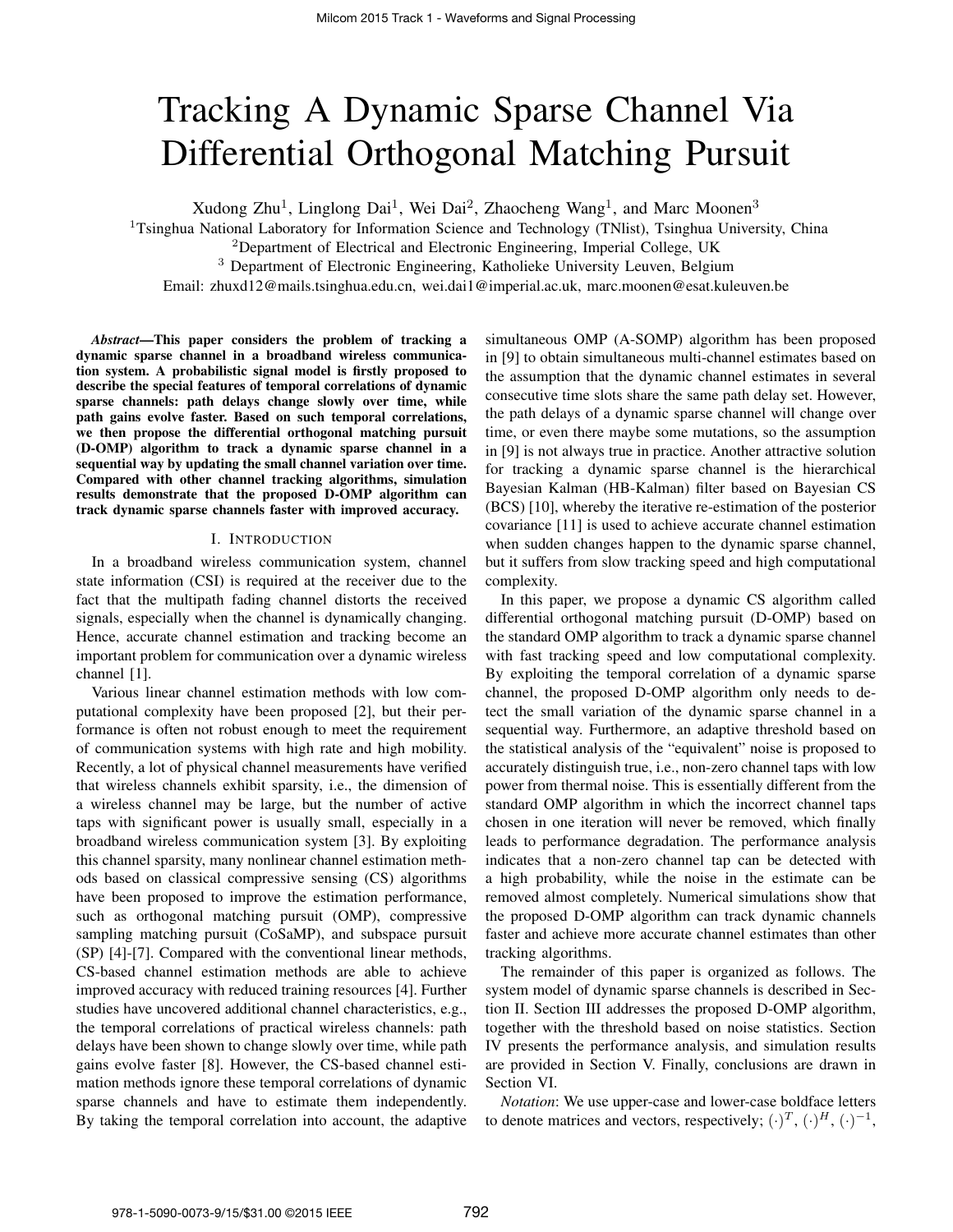

Fig. 1. Illustration of the dynamic Vehicular B channel with a velocity of 120 km/h in three consecutive time slots.

(*·*) *†* , and *∥ · ∥<sup>p</sup>* denote the transpose, conjugate transpose, matrix inversion, Moore-Penrose matrix inversion, and *l<sup>p</sup>* norm operation, respectively; *|*Γ*|* denotes the number of elements in set Γ;  $h_{\Gamma}$  denotes the entries of the vector **h** in the set Γ;  $\Phi_{\Gamma}$ denotes the submatrix comprising the Γ columns of **Φ**.

## II. SYSTEM MODEL

In this paper, we consider the problem of tracking a dynamic sparse channel  ${\bf h}^{(t)}\}_{t=1}^T$  from under-sampled noisy measurements  $\{y^{(t)}\}_{t=1}^T$  in *T* time slots, in a broadband wireless communication system. The single time slot measurement vector  $\mathbf{y}^{(t)} = [y_1^{(t)}, y_2^{(t)}, \cdots, y_M^{(t)}]^T$  is usually obtained through the linear measurement process

$$
\mathbf{y}^{(t)} = \mathbf{\Phi}^{(t)} \mathbf{h}^{(t)} + \mathbf{n}^{(t)}, \quad t = 1, 2, \cdots, T,
$$
 (1)

where  $\mathbf{h}^{(t)} = [h_1^{(t)}, h_2^{(t)}, \cdots, h_N^{(t)}]^T$  denotes the time-domain discrete channel vector with *N* taps, where *N > M*, and the additive white Gaussian noise (AWGN) is modeled as  $\mathbf{n}^{(t)} \sim \mathcal{CN}(\mathbf{0}, \sigma_n^2 \mathbf{I}_M)$ , where  $\mathbf{I}_M$  denotes the identity matrix of size  $M \times M$ . The measurement matrix  $\Phi^{(t)}$  of size  $M \times N$ is a Toeplitz matrix determined by the training sequence  $\mathbf{c} = [c_0, c_1, \cdots, c_M]^T$  in the time or frequency domain, e.g., the well known pseudo noise (PN) sequence used in CDMA systems [4]. Thus the measurement matrix  $\mathbf{\Phi}^{(t)}$  becomes time-invariant [9], i.e.,  $\Phi^{(1)} = \Phi^{(2)} = \cdots = \Phi^{(T)} =$  $\Phi = [\phi_1, \phi_2, \cdots, \phi_N]$ . Since the training sequence is usually designed in a random way, i.e.,  $c_i \sim \mathcal{CN}(0, \sigma_c^2)$ , we can obtain that  $\phi_{i,j}^{(t)} \sim \mathcal{CN}(0, \sigma_{\phi}^2)$ , where  $\sigma_{\phi}^2 = \sigma_c^2$  and  $\phi_{i,j}^{(t)}$  denotes the element of the matrix  $\Phi^{(t)}$ . Furthermore, based on this Gaussian assumption, the columns of the **Φ** matrix are semiorthogonal, i.e.,  $\phi_i^H \phi_j \approx 0, i \neq j$ .

The temporal correlations of practical wireless channels have been verified through analysis and experiments, even when the channels are varying fast [8]. Fig. 1 illustrates the time-domain impulse response of the dynamic Rayleigh fading Vehicular B channel with a velocity of 120 km/h in three

consecutive time slots [12]. It is clear that path delays of such dynamic sparse channels change slowly, while path gains evolve faster. In order to characterize the temporal correlations of a dynamic sparse channel, we adopt a probabilistic signal model with two time series vectors  $\{s^{(t)}\}_{t=1}^T$  and  $\{a^{(t)}\}_{t=1}^T$ , where the binary vector  $\mathbf{s}^{(t)} = [s_1^{(t)}, s_2^{(t)}, \cdots, s_N^{(t)}]^T$  is used to describe the temporal evolution of the channel paths, while the complex-valued vector  $\mathbf{a}^{(t)} = [a_1^{(t)}, a_2^{(t)}, \cdots, a_N^{(t)}]^T$ characterizes the temporal variation of the path gains. Hence, the dynamic sparse channel can be modelled as

$$
h_i^{(t)} = s_i^{(t)} a_i^{(t)}, \quad t = 1, 2, \cdots, T, \ \ 1 \le i \le N \tag{2}
$$

where the binary  $s_i^{(t)} \in \{0,1\}$  denotes whether there is a nonzero channel tap at index *i* in the *t*th time slot, and  $a_i^{(t)}$  denotes the corresponding path gain. Thus, the path delay set  $\Lambda^{(t)}$  of the dynamic sparse channel can be represented as  $\Lambda^{(t)} = \{i :$  $s_i^{(t)} = 1$ 

We model the time series  $\{s^{(t)}\}_{t=1}^T$  as a discrete Markov process with two transition probabilities  $[13]$ :  $p_{0\to1}$  =  $P\{s_i^{(t)} = 1 | s_i^{(t-1)} = 0\}$  and  $p_{1\to 0} = P\{s_i^{(t)} = 0 | s_i^{(t-1)} = 1\}.$ Without loss of generality,  $\{s_i^{(1)}\}_{i=1}^N$  is initialized as independent Bernoulli random variables based on the probability *p*1, i.e.,  $s_i^{(1)}$  ∼Bernouli $(p_1)$ *, i* = 1*,* 2*,* · · *· , N*. Similarly, we model the time series  $\{a^{(t)}\}_{t=1}^T$  as a Gauss-Markov process, and each path gain evolves independently as

$$
a_i^{(t)} = a_i^{(t-1)} + w_i^{(t)}, \quad t = 1, 2, \cdots, T, \quad 1 \le i \le N \tag{3}
$$

where  $\mathbf{w}^{(t)} = [w_1^{(t)}, w_2^{(t)}, \cdots, w_N^{(t)}]^T \sim \mathcal{CN}(\mathbf{0}, \sigma_a^2 \mathbf{I}_N)$  controls the temporal correlation of the path gains [13]. We model the initial distribution of path gains as a Gaussian distribution, i.e.,  $\{a_i^{(1)}\}_{i=1}^N \sim \mathcal{CN}(\mathbf{0}, \sigma_h^2 \mathbf{I}_N).$ 

The probabilities  $p_{0\rightarrow 1}$  and  $p_{1\rightarrow 0}$  are usually small to model the slow changing of the path delays, while  $\{a^{(t)}\}_{t=1}^T$  changes in each time slot to model the faster changing of the path gains. Furthermore, the aforementioned parameters will be given in detail in Section V.

#### III. PROPOSED D-OMP ALGORITHM

In this section, the proposed D-OMP algorithm is explained in detail. Then the threshold used in the algorithm is derived based on noise statistics.

## *A. D-OMP Algorithm*

We propose the D-OMP algorithm to track a dynamic sparse channel, which obtains the final estimates in a sequential way by updating the small variation of the dynamic sparse channel. The key idea of the proposed D-OMP algorithm is that, the major information of the channel in the current time slot can be obtained from the estimation results in previous time slots due to the temporal correlations of the dynamic sparse channel, and then the small variation of the channel can be estimated with low complexity to refine the final estimate result. This is essentially different from the standard OMP algorithm which ignores any temporal correlation of the channel taps [5]. The proposed algorithm also differs from the HB-Kalman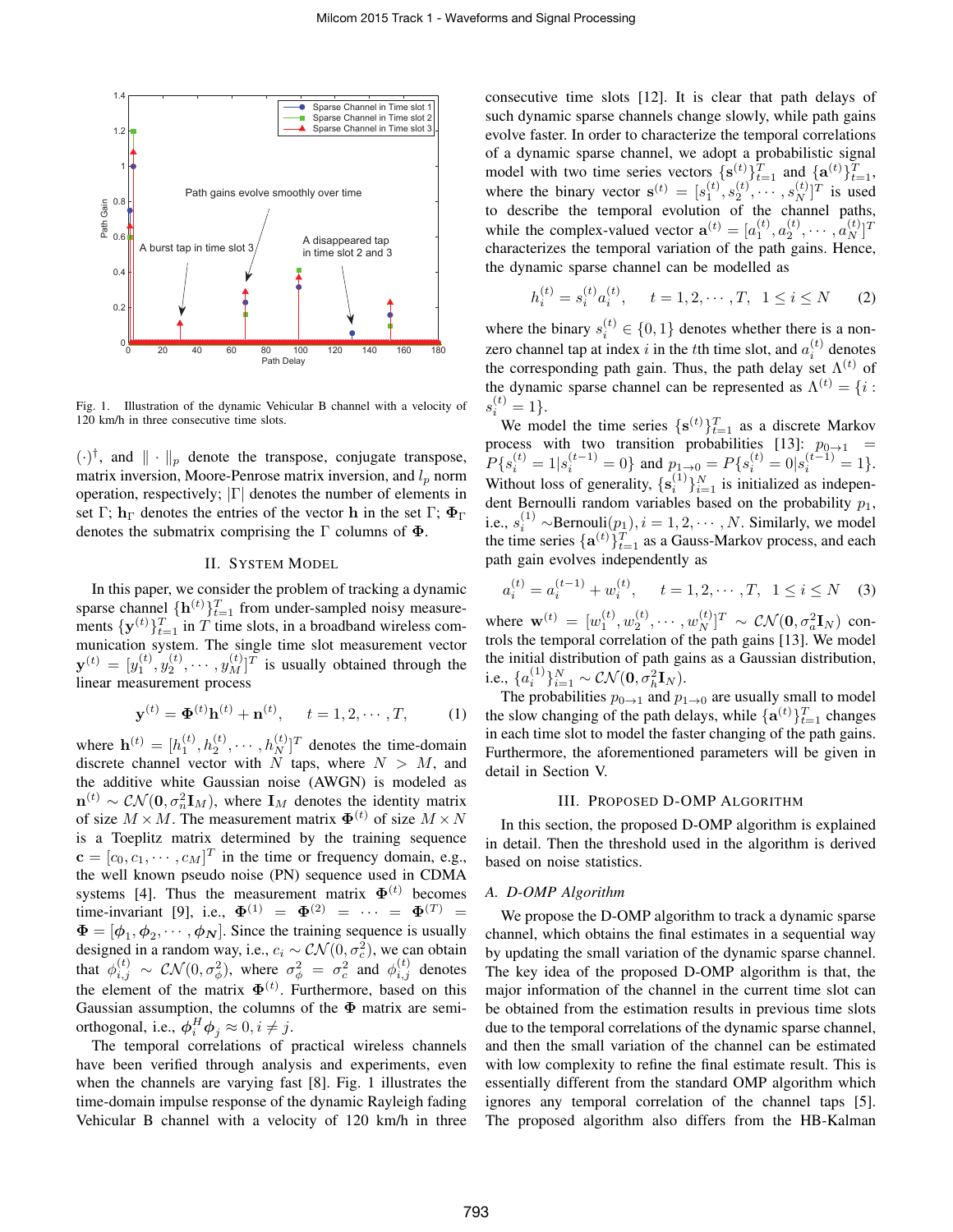algorithm utilizing the iterative re-estimation of the posterior covariance to obtain channel estimation, which leads to a slow tracking speed and high computational complexity.

## Algorithm 1 D-OMP Algorithm

Input: Received signals:  $\{y^{(t)}\}_{t=1}^T$ ; Measurement matrix:  $\mathbf{\Phi} = [\phi_1, \phi_2, \cdots, \phi_N];$ Threshold: *Pth*. Output: Channel estimates:  $\{\hat{\mathbf{h}}^{(t)}\}_{t=1}^T$ . 1: Initialization : 2:  $\hat{\Lambda}^{(0)} = \emptyset$ ,  $\hat{\mathbf{h}}^{(0)} = \mathbf{0}$ . 3: for  $t = 1$  to  $T$  do 4:  $y^+ = y^{(t)} - \Phi \hat{h}^{(t-1)}$ . 5:  $\Lambda^+ = \arg \max_i {\{\lambda_i = | \boldsymbol{\phi}_i^H \mathbf{y}^+| : i \notin \hat{\Lambda}^{(t-1)} \}}.$ 6:  $\hat{\Lambda}^{(t)} = \hat{\Lambda}^{(t-1)} \cup \hat{\Lambda}^{+}.$  $\hat{\mathbf{h}}^{(t)} = \arg \min_{\mathbf{h}} \{ \|\mathbf{\Phi} \mathbf{h} - \mathbf{y}^{(t)} \|_2 : supp(\mathbf{h}) \subseteq \hat{\Lambda}^{(t)} \}.$  $\Lambda^-\equiv \{i : |\hat{h}_i^{(t)}| \leq P_{th}, i \in \hat{\Lambda}^{(t)}\}.$ 9:  $\hat{\mathbf{h}}_{\Lambda^{-}}^{(t)} = \mathbf{0}, \, \hat{\Lambda}^{(t)} = \hat{\Lambda}^{(t)} - \Lambda^{-}.$ 10: end for 11: **return**  ${\{\hat{\mathbf{h}}^{(t)}\}}_{t=1}^{T}$ .

The pseudocode of the proposed D-OMP algorithm is provided in Algorithm 1, and each loop is comprised of the following three parts:

*1) Incremental Support Detection (step 4∼6):* Firstly, we obtain the incremental observations **y** <sup>+</sup> by subtracting  $\Phi$ **h**<sup> $(t-1)$ </sup> from  $y<sup>(t)</sup>$  in step 4, where  $\hat{h}<sup>(t-1)</sup>$  denotes the estimate of  $h^{(t-1)}$ . Here we use  $\Phi \hat{h}^{(t-1)}$  instead of  $y^{(t-1)}$  to avoid the impact of the noise  $n^{(t-1)}$ . Different from the way used in the standard OMP algorithm which iteratively detects the candidate supports by selecting the element that correlates best with the residual signal [5], here we only detect the incremental support  $\Lambda^+$  in step 5, which is able to acquire the appearing channel tap as  $s_i^{(t-1)} = 0 \rightarrow s_i^{(t)} = 1$ . Then, the temporary estimate of the path delays set  $\hat{\Lambda}^{(t)}$  is obtained by merging  $\hat{\Lambda}^{(t-1)}$  which contains the persistent channel taps, i.e.,  $i \in \Lambda^{(t-1)} \cap \Lambda^{(t)}$ , and  $\Lambda^+$  which contains the appearing channel tap.

*2) Channel Estimate Update (step 7):* Step 7 aims to update the channel estimate based on the temporary estimate of the path delays set  $\hat{\Lambda}^{(t)}$ . Intuitively, the variation of the channel estimate is comprised of three parts: a) The appearing channel  $\alpha_i^{(t)}$  when  $s_{i}^{(t-1)} = 0 \rightarrow s_i^{(t)} = 1$ ; b) The disappearing channel tap  $-a_j^{(t-1)}$  when  $s_j^{(t-1)} = 1 \rightarrow s_j^{(t)} = 0$ ; c) The smooth variation of the path gains  $w_i^{(t)}$  ( $i \in \hat{\Lambda}^{(t)}$ ). The minimization problem in step 7 corresponds to the main computational burden of the D-OMP algorithm, which can be realized by the standard least-squares (LS) technique with low complexity [14].

*3) Disappearing Channel Taps Removal (step 8∼9):* When a tap  $h_i^{(t-1)}$  disappears as  $s_i^{(t-1)} = 1 \rightarrow s_i^{(t)} = 0$ , the estimated tap in the previous (*t−*1)th time slot will still remain in the estimated path delay set of the current time slot since  $\hat{\Lambda}^{(t)} = \hat{\Lambda}^{(t-1)} \cup \Lambda^{+}$ . The path gain of this disappearing channel  $\tan \hat{h}_i^{(t)}$  will be small. Therefore, we propose a threshold  $P_{th}$  to judge whether the nonzero elements in  $\hat{\mathbf{h}}^{(t)}$  are nonzero channel taps or noise in step 8. After removing the disappearing channel taps, the final channel estimate can be obtained in step 9.

Unlike the standard OMP algorithm which needs to solve the minimization problem for many times according to the sparsity level of the wireless channel [6], the proposed D-OMP algorithm only needs to solve the minimization problem once, so the computational complexity can be dramatically reduced. Furthermore, unlike the hard threshold [4] or the rough criterion [9], we rely on the noise analysis to select the threshold *Pth*, which will be derived in the following subsection.

## *B. Threshold Based on Noise Statistics*

Here we consider a single time slot (we omit the time slot superscript  $t$ ), and rewrite  $(1)$  as

$$
\mathbf{y} = \mathbf{\Phi}\mathbf{h} + \mathbf{n} = \mathbf{\Phi}(\mathbf{h} + \mathbf{\Phi}^{\dagger}\mathbf{n}) = \mathbf{\Phi}(\mathbf{h} + \mathbf{n}^{'}),
$$
 (4)

where  $\Phi^{\dagger} = \Phi^H (\Phi \Phi^H)^{-1}$  denotes the pseudoinverse of  $\Phi$ .

Generally, linear channel estimation methods are designed to directly approach  $\mathbf{h} + \mathbf{n}'$ , so their performance is limited by the contamination of the "equivalent" noise  $\mathbf{n}' = \mathbf{\Phi}^{\dagger} \mathbf{n}$  in (4). The advantage of CS-based nonlinear estimation methods is that they reconstruct the sparse channel **h** and avoid part of the interference caused by the "equivalent" noise **n** *′* . Since the basic idea of the greedy CS methods is to iteratively search the channel taps from the strongest one to the weakest one [4], [9], it is difficult for these algorithms to judge whether the searched taps are true, i.e., non-zero channel taps or noise, when they are weak.

In order to further reduce the interference caused by **n** *′* under the CS framework, we design the threshold *Pth* based on the statistical properties of the noise **n** *′* for the proposed D-OMP algorithm to separate non-zero channel taps from noise as much as possible. According to (4), we have  $\mathbf{n}' = \mathbf{\Phi}^{\dagger} \mathbf{n}$ . The mean of the vector  $\mathbf{n}'$  can be easily obtained as  $E\{\mathbf{n}'\} = E\{\Phi^{\dagger}\}E\{\mathbf{n}\} = \mathbf{0}$  due to the fact that the measurement matrix **Φ** and the noise vector **n** are independent. Then, the covariance of the elements in equivalent noise **n** *′* can be derived as

$$
\begin{array}{rcl}\n\text{Var}\{n_{i}^{'}\} & = & \text{Var}\{\phi_{i}^{\dagger}\mathbf{n}\} = M\text{Var}\{\phi_{i,j}^{\dagger}\}\text{Var}\{n_{j}\} \\
& = & M\sigma_{n}^{2}\text{Var}\{\phi_{i,j}^{\dagger}\},\n\end{array} \tag{5}
$$

where  $\phi_i^{\dagger}$  denotes the *i*th row of the matrix  $\Phi^{\dagger}$  and  $\phi_{i,j}^{\dagger}$  is the *j*th element of  $\phi_i^{\dagger}$ . Furthermore, we have

$$
\mathbf{\Phi}^{\dagger} = \mathbf{\Phi}^H (\mathbf{\Phi} \mathbf{\Phi}^H)^{-1} \approx \mathbf{\Phi}^H (N \sigma_{\phi}^2 \mathbf{I}_M)^{-1} = \frac{1}{N \sigma_{\phi}^2} \mathbf{\Phi}^H, \quad (6)
$$

where we use  $N\sigma_{\phi}^2 \mathbf{I}_M$  to approximate  $\mathbf{\Phi} \mathbf{\Phi}^H$  due to the randomness of the matrix **Φ**. Then we can obtain the variance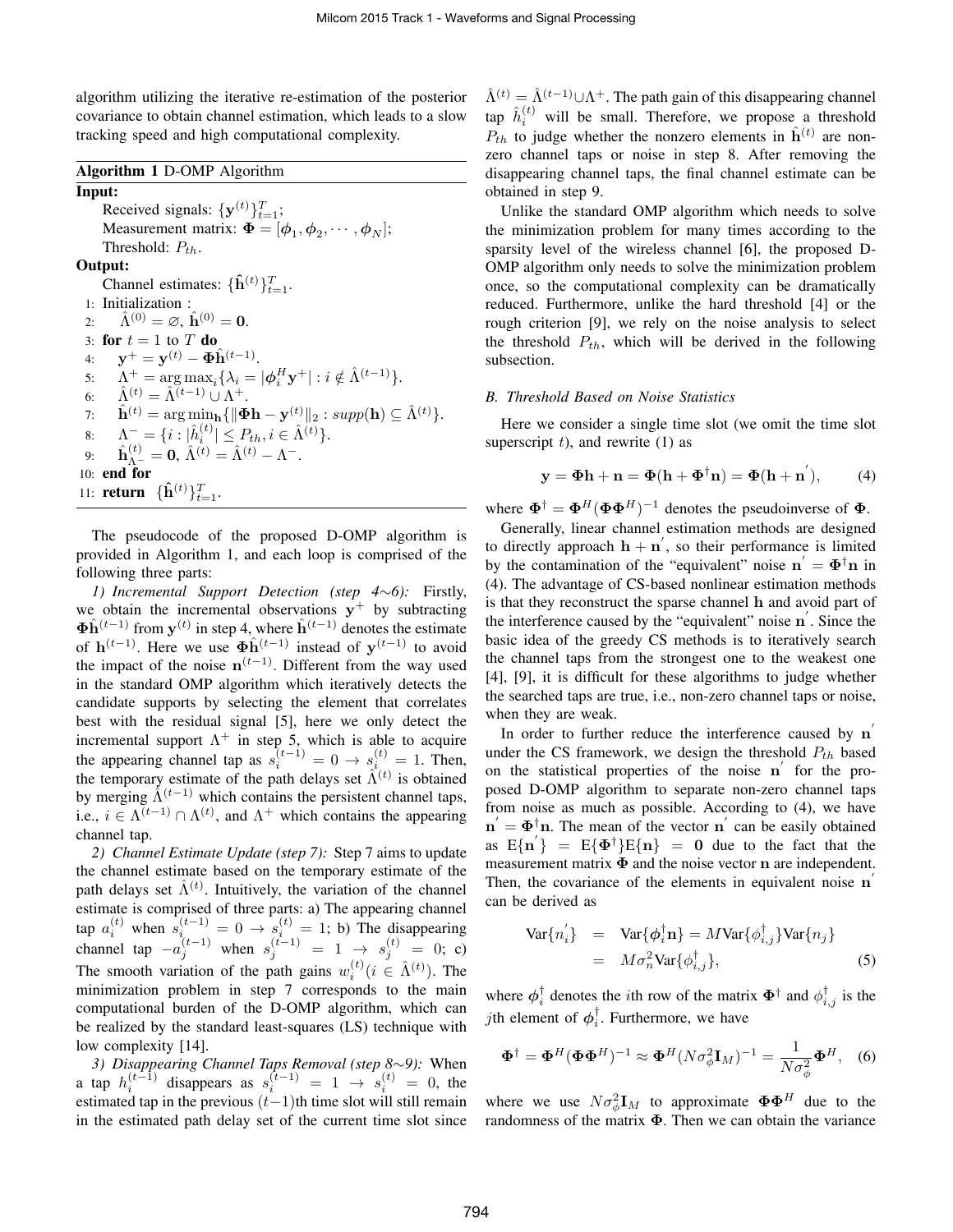of  $n'_i$  as

$$
\text{Var}\{n_{i}^{'}\} \approx \frac{M\sigma_n^2}{(N\sigma_\phi^2)^2} \text{Var}\{\phi_{i,j}^*\} = \frac{M\sigma_n^2}{N^2\sigma_\phi^2}.\tag{7}
$$

Finally, the statistical properties of the elements in **n**<sup> $\prime$ </sup> can be represented as

$$
n_i^{'} \sim \mathcal{CN}(0, \sigma_{n'}^2) \approx \mathcal{CN}(0, \frac{M\sigma_n^2}{N^2\sigma_\phi^2}).
$$
 (8)

With the help of the statistical properties of the noise vector  $\mathbf{n}'$ , the threshold  $P_{th}$  can be selected as

$$
P_{th} = \alpha \sigma_{n'} \approx \frac{\alpha \sigma_n \sqrt{M}}{\sigma_{\phi} N},\tag{9}
$$

where the variance  $\sigma_n^2$  of the noise vector **n** can be usually obtained at the receiver [15]. The coefficient  $\alpha$  can be set as  $\alpha = 3$  so that the strength of the noise element  $|n'_i|$  will be smaller than *Pth* with high probability of 99*.*73%, based on the assumed Gaussian distribution.

## IV. PERFORMANCE ANALYSIS

## *A. Persistent Channel Tap Detection*

In section III-B, the proposed threshold  $P_{th} = \alpha \sigma_{n'}$  is used to remove the disappearing channel taps from the channel estimate result with high probability. On the other hand, as the proposed scheme may also remove a persistent channel tap by mistake, the correct detection probability of the persistent tap for the scheme is also important to guarantee its performance in practice, which will be analyzed below.

Firstly, the SNR  $\gamma$  at the receiver can be obtained [15] and represented as

$$
\gamma = 10\log \frac{\text{Var}\{\Phi \mathbf{h}\}}{\text{Var}\{\mathbf{n}\}} = 10\log \frac{K\sigma_{\phi}^2 \sigma_h^2}{\sigma_n^2} = 10\log \frac{MK\sigma_h^2}{N^2 \sigma_{n'}^2},\tag{10}
$$

where  $K = Np_1$  denotes the sparsity level of the dynamic sparse channel. Thus, the threshold *Pth* can be obtained as

$$
P_{th} = \alpha \sigma_{n'} = \alpha \sigma_h \sqrt{\frac{MK}{10^{\frac{2}{10}}} N^2}.
$$
 (11)

After the threshold has been obtained, we can calculate the detection probability of a persistent channel tap as  $P(h_i^{(t)} \in$  $(\Lambda)$ , which can be derived by using the normal Gaussian distribution probability function  $\Psi$  as

$$
P(h_i^{(t)} \in \Lambda) = P(|h_i^{(t)}| > P_{th})
$$
  
= 
$$
2\left(1 - \Psi(\alpha \sqrt{\frac{MK}{10\hat{\pi}N^2}})\right).
$$
 (12)

For example, in a typical wireless communication system with  $M = 200$ ,  $N = 400$ ,  $K = 5$ , and  $\gamma = 15$  dB, the probability of a persistent tap being larger than *Pth* is about 96*.*64%.

#### *B. Appearing Channel Tap Detection*

As the D-OMP algorithm is proposed to track a dynamic channel, the condition of appearing channel tap detection is important to be analyzed. For the sake of a simplified analysis, we assume that the channel estimate in time slot  $(t - 1)$ is accurate without loss of generality, i.e.,  $\hat{\mathbf{h}}^{(t-1)} = \mathbf{h}^{(t-1)}$ . When there is an appearing channel tap from time slot  $(t-1)$ to (*t*) (for simplicity, we assume other channel taps stay unchanged, i.e., **, the step 4 in** Algorithm 1 can be rewritten as

$$
y^{+} = y^{(t)} - \Phi h^{(t-1)} = \phi_{i} h_{i}^{(t)} + n,
$$
 (13)

where  $h_i^{(t)}$  ( $i \notin \Lambda^{(t-1)}$ ) denotes the appearing channel tap at the time index *i* during the *t*th time slot of the dynamic sparse channel.

According to the detection rule in step 5 of Algorithm 1, the appearing channel tap  $h_i^{(t)}$  is successfully detected if and only if

$$
\lambda_j < \lambda_i, \quad \forall j \neq i, j \notin \hat{\Lambda}^{(t-1)}, \tag{14}
$$

where  $\lambda_i$  can be derived as

$$
\lambda_i = |\phi_i^H \mathbf{y}^+| = |\phi_i^H(\phi_i h_i^{(t)} + \mathbf{n})| \ge |\phi_i^H \phi_i||h_i^{(t)}| - |\phi_i^H \mathbf{n}|.
$$
\n(15)

Then  $\lambda_j$  can be similarly derived as

$$
\lambda_j = |\phi_j^H \mathbf{y}^+| = |\phi_j^H(\phi_i h_i^{(t)} + \mathbf{n})| \le |\phi_j^H \phi_i| |h_i^{(t)}| + |\phi_j^H \mathbf{n}|.
$$
\n(16)

Using (14), we can obtain the condition under which the appearing channel tap  $h_i^{(t)}$  is successfully detected:

$$
|h_i^{(t)}| \ge \frac{|\phi_i^H \mathbf{n}| + |\phi_j^H \mathbf{n}|}{|\phi_i^H \phi_i| - |\phi_j^H \phi_i|}, \quad \forall j \ne i, j \notin \hat{\Lambda}^{(t-1)}, \quad (17)
$$

which means the path gain of the appearing channel tap should be larger than a minimum value.

Intuitively, the idea behind the incremental support detection of the proposed D-OMP algorithm is to find the elements  $\Lambda^+$ that correlate best with the incremental observations **y** <sup>+</sup>, but the previously detected support  $\hat{\Lambda}^{(t-1)}$  will not be considered. Due to the fact that the appearing channel tap can be detected immediately if it is larger than a certain value derived in (17), while the posterior covariance matrix of the HB-Kalman method [10] needs several time slots to converge, the condition of incremental support detection of the proposed D-OMP algorithm is much easier to satisfy than that of the HB-Kalman method.

#### *C. Computational Complexity*

The computational complexity of the proposed D-OMP algorithm in terms of the required number of complex multiplications includes the following three parts:

- 1) In the incremental detection part, the complexity is *O*(*NM*) for the calculation of  $\Phi \hat{h}^{(t-1)}$  and  $|\phi_i^H y^+|$ .
- 2) In the channel estimate update part, the LS problem  $\arg \min_{\mathbf{h}} \{ \|\mathbf{\Phi}\mathbf{h} - \mathbf{y}^+\|_2 : supp(\mathbf{h}) \subseteq \hat{\Lambda}^{(t)} \}$  can be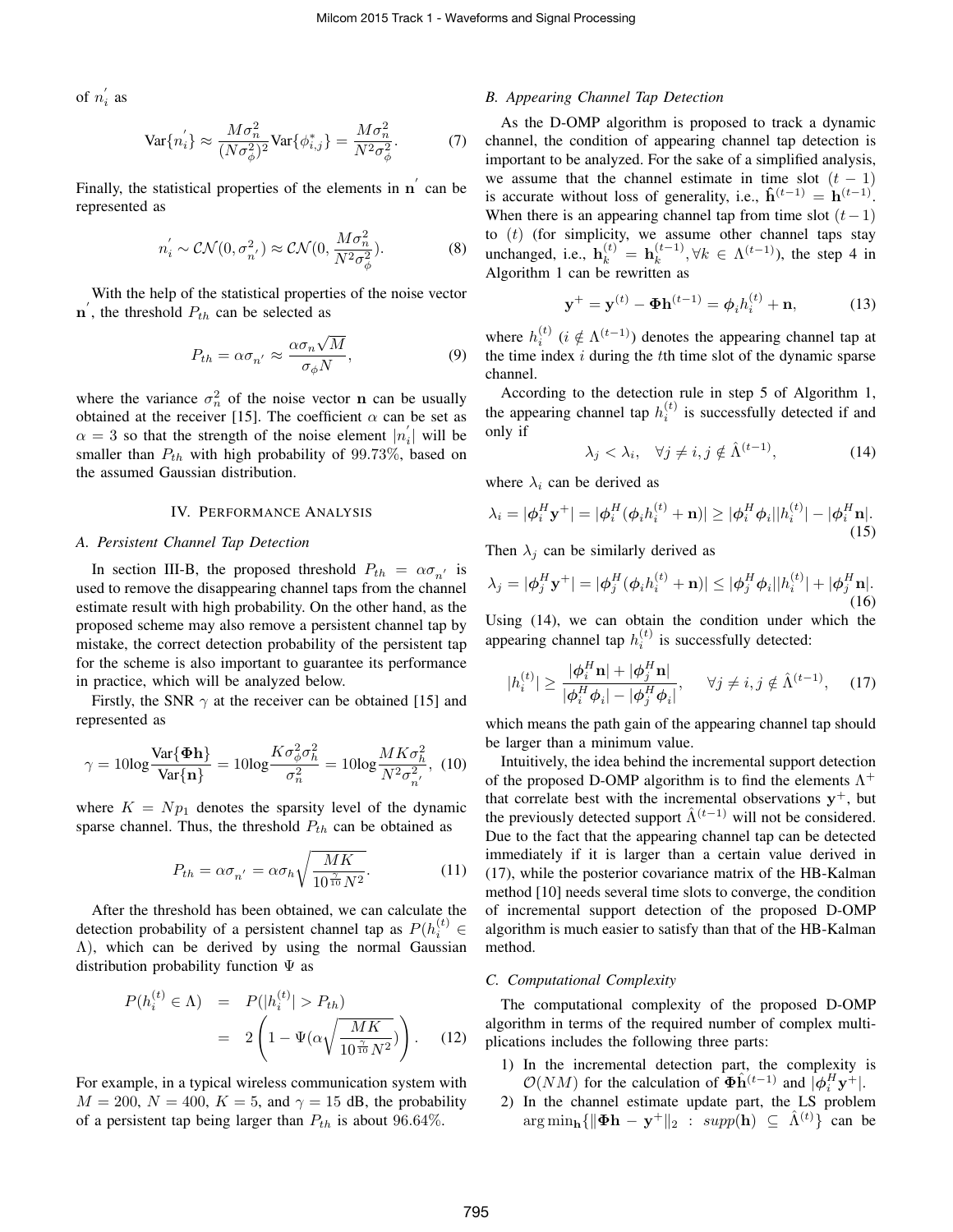

Fig. 2. MSE performance comparison against time slot *t*.

implemented with the  $O(MK^2)$  complexity by using the Gram-Schmidt algorithm [14].

3) In the disappearing taps removal part, the complexity is  $\mathcal{O}(M)$  for the comparison of taps with the threshold  $P_{th}$ .

To sum up, the total complexity of the proposed D-OMP algorithm is  $\mathcal{O}(M(N + K^2 + 1)T)$  to track a dynamic sparse channel over *T* time slots. Compared with the  $O(KM(N + K^2)T)$  complexity of the standard OMP algorithm, the complexity of the proposed D-OMP algorithm is reduced approximately by a factor of *K*. Considering the re-estimation of the posterior covariance matrix with *J* iterations in each time slot [11], the computational complexity of HB-Kalman filter [10] is  $\mathcal{O}(JKM(N + K^2)T)$ , which is much higher than the complexity for both the standard OMP algorithm and the proposed D-OMP algorithm. The complexity reduction comes from the fact that the proposed D-OMP algorithm obtains the major information of the current channel from the estimation results in previous time slots, and then refines the final estimation result by detecting the small variation of the channel.

## V. SIMULATION RESULTS AND DISCUSSION

This section investigates the performance of the proposed D-OMP algorithm compared with the conventional linear algorithm [2], standard OMP algorithm [6], A-SOMP algorithm [9], and HB-Kalman algorithm [10]. The parameters mentioned in Section II (system model) are set as follows: 1) The size of the matrix  $\Phi$  is  $N = 400$  and  $M = 200$ ; 2) The probability  $p_1$  is set as 0.025, which means the average channel sparsity level is  $K = Np_1 = 10; 3$  A channel tap will appear or disappear over every  $1/(Kp_{1\rightarrow 0})$  =  $1/((N - K)p_{0\rightarrow 1}) = 10$  time slots on average corresponding to probabilities  $p_{1\to 0} = 0.01$  and  $p_{0\to 1} = p_1 p_{1\to 0}/(1 - p_1);$ 4)  $\sigma_a = 0.05, \sigma_n = 0.05, \sigma_h = 1, \sigma_\phi = 1.$ 

Fig. 2 shows the mean squared error (MSE) performance against time slot *t* for the five channel estimation methods



Fig. 3. The correct detection probability comparison against SNR.



Fig. 4. MSE performance comparison against SNR.

mentioned above. It is clear that A-SOMP and HB-Kalmam achieve lower error levels than the standard OMP algorithm, while the conventional linear method performs worst. The MSE performance of the proposed D-OMP algorithm is the best, as the temporal correlations of the dynamic sparse channel are efficiently exploited. More importantly, when two channel taps suddenly disappear in time slot  $t = 80$ , the HB-Kalman algorithm requires about 20 time slots to detect this, while the proposed D-OMP algorithm is able to detect the change immediately, which confirms the tracking capability of the proposed scheme as discussed in section IV-B.

Fig. 3 shows the correct detection probability of a persistent channel tap against SNR. It is evident that the hard threshold used in many CS-based channel estimation methods [4] is not adapted to the SNR. The rough criterion [9] can improve the correct detection probability by using the statistical information of the channel. For the proposed threshold *Pth* based on noise statistics, the correct detection probability can be improved further, which is close to the theoretical bound